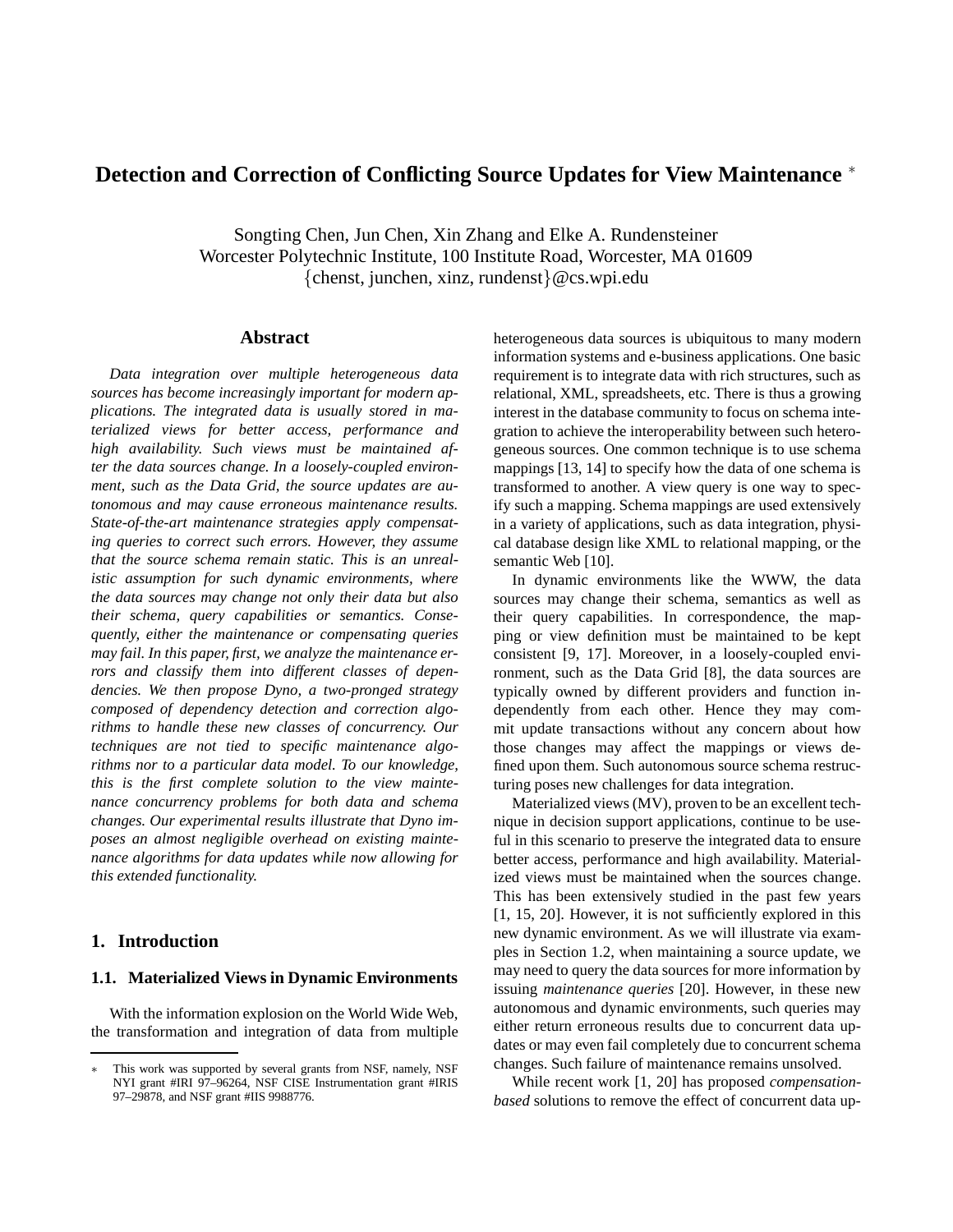

**Figure 1. View and Source Description**

dates from query results, we demonstrate that these existing solutions fail under source schema changes. The reason is that if the source schema has been concurrently changed, neither maintenance nor compensation queries would get any query response due to the discrepancy of the source schema with the schema required by the queries. Interleaving of concurrent source data and schema changes even complicates the maintenance further.

#### **1.2. Examples of Maintenance Anomalies**

**Example 1** *Assume we want to integrate book data from the Retailer and Library category to provide the user the sales as well as the detailed book information (Figure 1). The Retailer data, being in the XML format, is mapped into the relational tables Store and Item as a relational wrapper view. The Library catalog of the detailed book information can be accessed by a wrapper. The integrated view BookInfo from both data sources is defined by Query (1).*

*Assume a new book is inserted into the Library catalog. This new book is extracted by the wrapper as "*∆C *= ('Data Integration Guide', 'Adams', 'Engineering', 'Princeton' ...)". To determine its delta effect on the view, an incremental maintenance query (Query (2)) [20] will be generated by decomposing the view query (1) into individual source queries. Two different anomalies can be distinguished:*

CREATE VIEW *BookInfo* AS SELECT *Store, Book, I.Author, Price, Publisher, Category, Review* FROM *Store S, Item I, Catalog C* WHERE *S.SID = I.SID AND I.Book = C.Title* (1)

SELECT Store, Book, Author, Price FROM Store S, Item I WHERE Book = <sup>0</sup>Data Integration Guide<sup>0</sup> AND S.SID = I.SID (2)

*(a)* **Duplication Anomaly***: Assume that before answering query* (2), *the Item table committed a data update*  $\Delta I =$ 

*insert (10, 'Data Integration Guide', 'Adams', 35.99). This new tuple would be included in the query result of query (2). Thus one final tuple ('Amazon', 'Data Integration Guide', 35.99, 'Adams', 'Princeton', 'Engineering',...) will be inserted into the view. However, later when the view manager processes* ∆I*, the same tuple would be inserted into the view again. A duplication anomaly occurs due to concurrent data updates [20].*

*(b)* **Broken Query Anomaly***: Now assuming the designer may tune the XML-to-Relational mapping which results in one single table StoreItems in Figure 2. Query (2) then faces a schema conflict and cannot succeed since both Store or Item relations are no longer available.*



**Figure 2. Change of Store Schema**

This illustrates that the known view maintenance solutions are not sufficient when the sources undergo schema changes that invalidate the view definition. The reason is that the maintenance queries are constructed by outdated schema knowledge and would not return any query results.

#### **1.3. Our Contributions**

In this paper, we propose a solution, called Dyno, capable of dealing with the new types of maintenance conflicts under both source data and schema changes. Dyno enables data sources to autonomously commit all types of updates. This provides great flexibility for data integration in loosely-coupled environments, such as the Data Grid [8]. To our knowledge, Dyno is the first complete solution to the view maintenance anomaly problems. In summary, the contributions of this work are:

- (1) We identify that the maintenance anomaly problem is caused by the violation of dependencies between source updates. We formally characterize and classify these anomalies as dependencies.
- (2) We propose several dependency detection strategies to find the view maintenance anomalies at different stages and experimentally evaluate their trade-offs.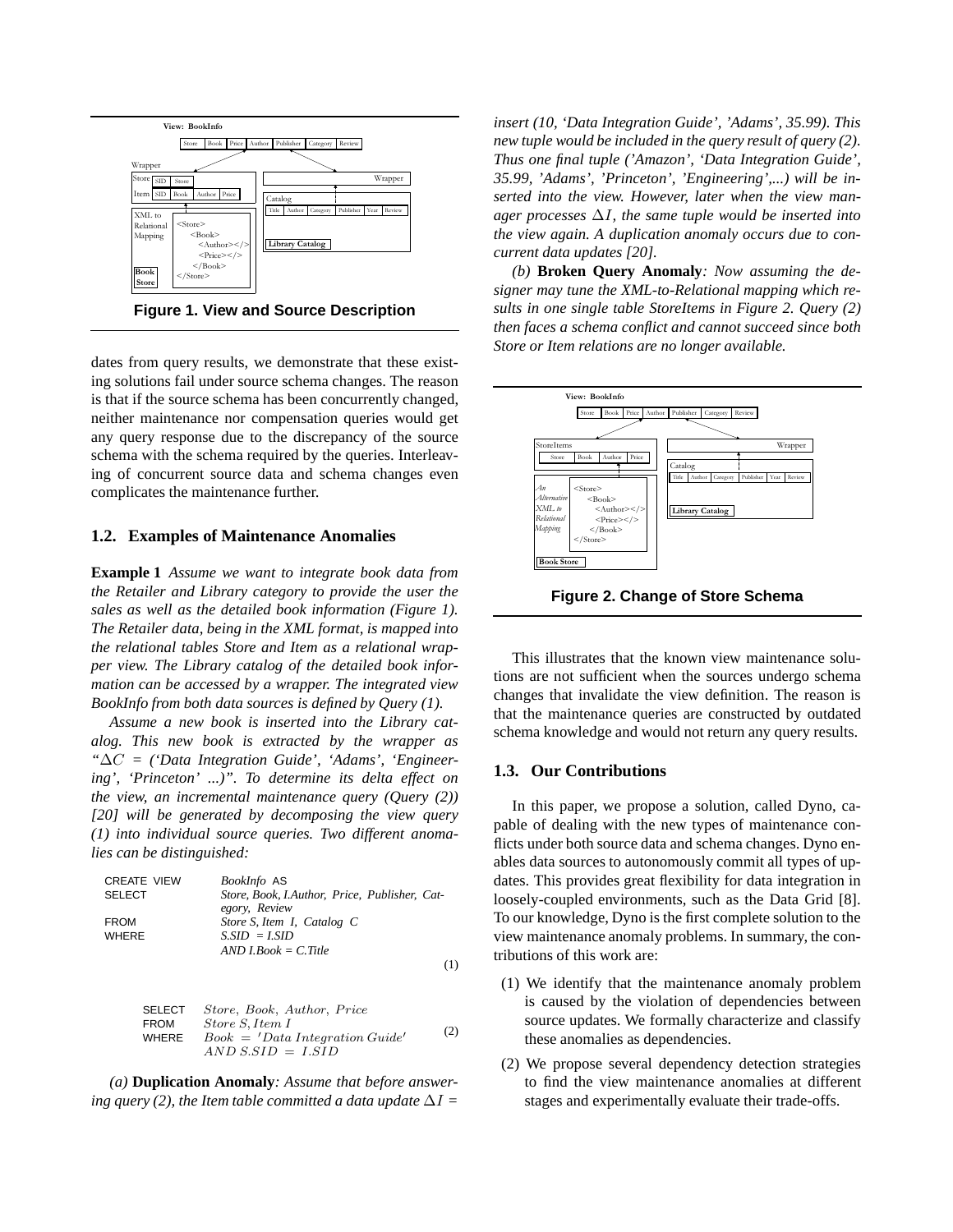- (3) We propose dependency correction algorithm to adjust the violated dependencies and consequently eliminate the view maintenance anomalies.
- (4) We design an overall framework called *Dyno* (DY-Namic reOrdering) which integrates both dependency detection and correction algorithms to ensure correct view maintenance. While we use the relational model in our implementation, our techniques are general and independent of any data model.
- (5) We have implemented the *Dyno* solution in our DyDa [3] prototype system. Our experimental results confirm that *Dyno* imposes an almost negligible overhead on data update processing while now offering comprehensive support for concurrency handling.

The paper is organized as follows. Section 2 introduces our maintenance framework. Section 3 provides a formalism of dependencies. Section 4 presents the complete Dyno solution. We sketch a view adaptation algorithm for support of Dyno in Section 5. The experimental study is discussed in Section 6. Section 7 reviews related work, while Section 8 concludes the paper.

### **2. View Management Framework**

To set the context for our solution, we first introduce the proposed view management framework in a looselycoupled environment (Figure 3). The remote source space is composed of a large number of heterogeneous and autonomous data sources. These sources join, leave, or change their capabilities dynamically. A data source is "integrated" into our framework via a wrapper that serves as a bridge between the source space and the view manager. The wrapper is assumed to be intelligent so that it extracts not only raw data, but also metadata information, such as changes at the schema level or relationships with other sources. The view manager maintains the materialized view under these source updates.

The view manager must accomplish three view maintenance tasks, namely, View Maintenance (VM), View Synchronization (VS) and View Adaptation (VA). A well studied process, VM [1, 15, 20] maintains the view extent under source data updates. VS [9] aims at evolving the view definition when the source schema has been changed. Note that a general-purpose mapping evolution module [17] could also implement this function. Thereafter, View Adaptation (VA) [7] incrementally adapts the view extent so that it again matches the newly changed view definition. Our view manager incorporates these general view management algorithms. The Update Message Queue (UMQ) buffers the updates from the data sources. The Query Engine executes the maintenance queries generated by VM, VS or VA and as-

sembles the query results into one final result to be integrated into the view.



**Figure 3. The View Management Framework**

Most maintenance systems usually process the source updates simply based on the order they arrive at the view manager [1, 15, 20, 9]. This however might introduce maintenance anomaly problems as illustrated in Section 1.2. In this paper, we propose a new strategy, called Dyno, to detect concurrent updates and correct them by *re-scheduling* their maintenance order. Dyno is a general concurrency control strategy independent of the choices of the particular VM/VS/VA algorithms or the underlying data models. In this paper, we will work with views defined using SQL to keep the description simple.

### **3. Classes of Dependency Relationships**

### **3.1. Types of Maintenance Anomaly**

**Definition 1** *We first define the view maintenance processes based on the types of source updates.*

- *(1) Given a source data update (DU), a view maintenance (VM) algorithm first reads the view definition, decomposes the view query into individual source queries, then probes each source and finally refreshes the view. Without loss of generality, we define this maintenance process as*  $M(DU) =$  $r(VD)r(DS_1)r(DS_2)...r(DS_n)w(MV)c(MV)$ ", where  $VD$  is the view definition,  $DS_i$  is the data *source* with *index i,*  $r(DS_i)$  *is the source query, w(MV) and c(MV) are write and commit of the materialized view MV, respectively.*
- *(2) Given a source schema change (SC), a view synchronization (VS) or mapping evolution algorithm rewrites the view definition to become well defined over the changed data sources. Then view adaptation (VA) adapts the view extent to again become consistent*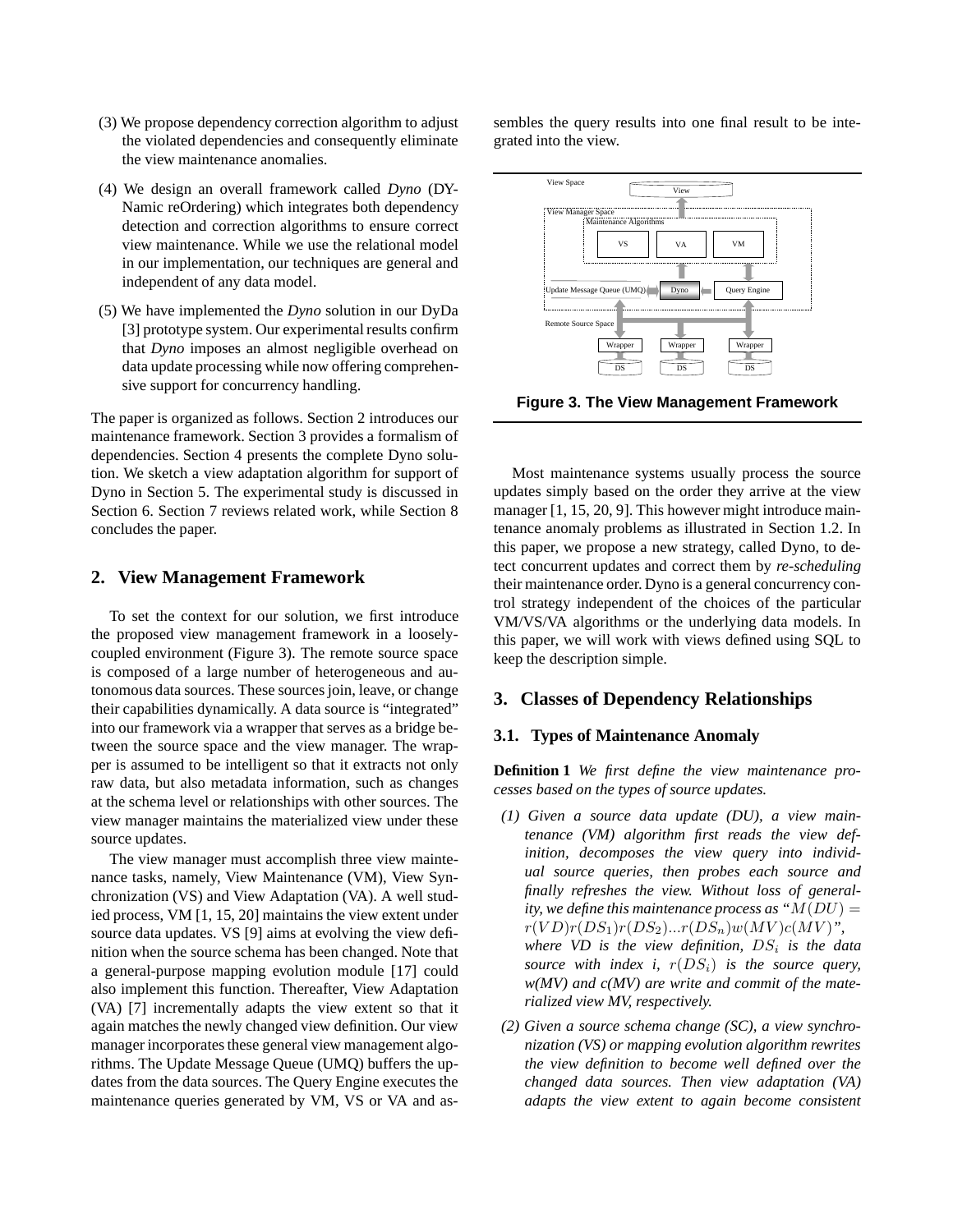*with the new view definition. We denote this maintenance* process as " $M(SC) = r(VD)w(VD)r(DS_1)$  $r(DS_2) ... r(DS_n)w(MV)c(MV)^{n-1}.$ 

**Definition 2** Assume one update  $w(DS_i)$  at source  $DS_i$ , *one update*  $w(DS_i)$  *at source*  $DS_i$  *and a view V defined upon both sources. The maintenance of* V *for neither update* has finished yet. We say that the update  $w(DS_i)$  con*flicts* with the maintenance  $M(w(DS_i))$  iff the source up*date*  $w(DS_i)$  *is committed at*  $DS_i$  before *the query*  $r(DS_i)$ of  $M(w(DS_i))$  *is answered. We call such a conflict view* maintenance anomaly. In particular, if  $w(DS_i)$  is a schema *change, then we say the query*  $r(DS_i)$  *is broken and call this a* broken query anomaly*.*

Note that a *broken query anomaly* may not always cause the query fail. E.g., a schema change modifies only the attributes not included in the query. Based on the type of source update and maintenance process, there are four types of anomalies:

- (1) A data update  $DU_1$  conflicts with  $M(DU_2)$ ;
- (2) A data update  $DU_1$  conflicts with  $M(SC_1)$ ;
- (3) A schema change  $SC_1$  conflicts with  $M(DU_1)$ ;
- (4) A schema change  $SC_1$  conflicts with  $M(SC_2)$ .

The two anomalies in Examples 1.a and 1.b are of type (1) and (3), respectively. The concurrent data updates, namely, anomalies of type (1) and (2), modify the sources' *extent* and thus may cause erroneous maintenance query results. Concurrent schema changes, namely, anomalies of type (3) and (4), modify the sources' *schema* which may no longer match the schema specified in the maintenance query. The latter two types are broken query anomalies.

Unlike traditional read-write conflicts in transaction theory [2], the write (source update) in a loosely-coupled environment is autonomous and out-of-the-control of the view manager. Hence a locking mechanism is not an appropriate solution in this environment. Prior efforts [1, 15, 20] propose special-purpose compensation algorithms to remove the erroneous tuples from the query result. However they only address the anomaly of type (1). We notice that the anomaly of type (2) is similar to type (1), i.e., they are both caused by concurrent data updates. Hence any compensation algorithms over distributed sources [1, 19, 11], can be applied to solve these two anomalies by correcting any errors from the maintenance query result. We omit the review of these known algorithms. Instead, we focus on addressing the as of now unsolved broken query anomalies, i.e., type (3) and (4).

#### **3.2. Concurrent Dependency**

The anomalies of type (3) and (4) are caused by source schema changes. Compensation algorithms [20, 1, 15] do not work since the maintenance query may have no query result returned at all, as illustrated by Example 1.b. We observe that although such schema conflicts occur during query processing at the sources, the cause are the read-write conflicts of the *view definition*.

Assume a data update  $w_{DU}(DS_i)$  at source  $DS_i$ and a schema change  $w_{SC}(DS_i)$  at  $DS_i$ , respectively. Their maintenance processes are " $M(w_{DU}(DS_i))$ "  $r_1(VD)r_1(DS_1)r_1(DS_2)...r_1(DS_n)w_1(MV)c_1(MV)"$ and " $M(w_{SC}(DS_j)) = r_2(VD)w_2(VD)r_2(DS_1)r_2(DS_2)$ ... $r_2(DS_n)w_2(MV)c_2(MV)$ " by Definition 1. By Definition 2, the read  $r_1(DS_j)$  of the maintenance process  $M(w_{DU}(DS_i))$  may conflict with the schema change  $w_{SC}(DS_i)$ .

Notice that there is also a read-write conflict on the view definition between these two maintenance processes, i.e.,  $r_1(VD)/w_2(VD)$ . Interestingly, this conflict on the view definition is the reason for the conflict between  $r_1(DS_i)$ and  $w_{SC}(DS_i)$ . The rationale is that the query  $r_1(DS_i)$ has been constructed based on the read of the view definition  $r_1(VD)$ . For instance, in Example 1.b, the maintenance query (2) is constructed based on the view definition query (1) over *Store* and *Item*. If this view definition read  $r_1(VD)$  conflicts with  $w_2(VD)$ , the constructed query  $r_1(DS_i)$  may no longer reflect the actual schema of DS<sub>i</sub>. Based on the observations above, we define a *concurrent dependency* between maintenance processes.

**Definition 3** Let  $w(DS_i)$  and  $w(DS_j)$  denote two updates *committed on data sources*  $DS_i$  *and*  $DS_j$ *. The view manager has not finished maintenance for either of them. We say that maintenance process*  $M(w(DS_i))$  *is concurrent dependent (CD) on the maintenance process*  $M(w(DS_i))$ *, denoted by*  $M(w(DS_i)) \stackrel{cd}{\longleftarrow} M(w(DS_j))$  *iff*  $M(w(DS_i))$ *contains read view definition VD while*  $M(w(DS_i))$  *contains write VD.*

*Concurrency dependency* defines the relationship between maintenance processes over the critical resource, view definition. Unlike broken query anomaly, it is independent of how and when the maintenance queries are processed. Their relationship is explained in Section 3.4. There are also several differences between the *concurrent dependencies* and *wait-for* dependencies in traditional transactions [2]. First, the conflict is on the view definition not on the actual tuples. Second, even if the maintenance of a sequence of updates is processed in a serial fashion, dependencies between them may still occur. The rationale is that the source updates are committed autonomously and thus may conflict with any ongoing maintenance processes.

<sup>1</sup> Note that the rewritten view is not restricted to be equivalent to the original one [9, 17], making the adaptation step necessary. Second, here the VD is an in-memory data structure. The w(VD) is just to modify that in-memory view definition in order to generate the maintenance query. The actual physical rewrite of view definition, e.g., updating system catalog, is done in the w(MV).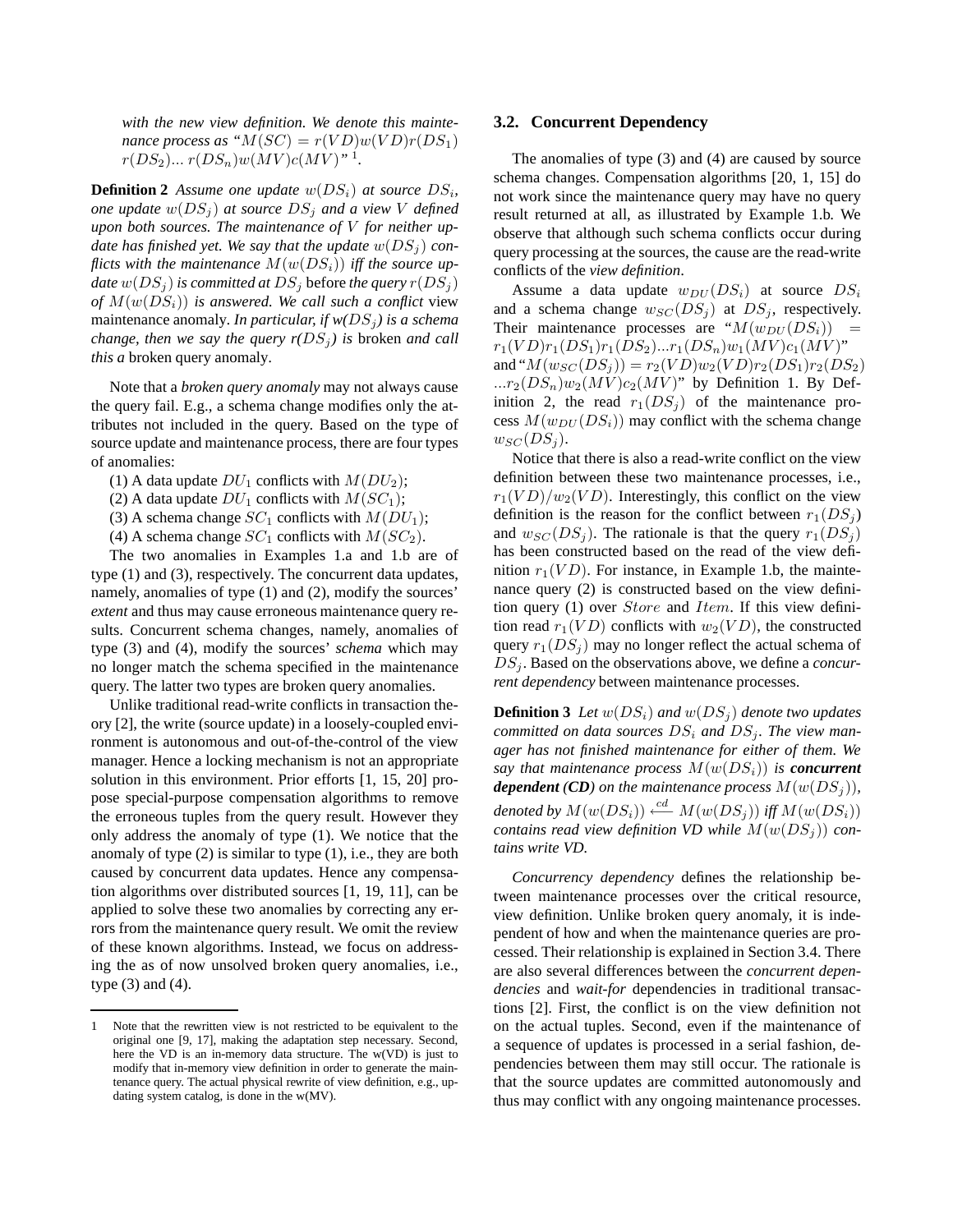Third, the dependency direction is always from a write to a read of the view definition since the concurrent schema change may invalidate the old view definition and consequently any ongoing maintenance processes.

#### **3.3. Semantic Dependency**

A materialized view is consistent if it reflects some valid state of each data source. A valid state of  $DS_i$ , denoted as  $\sigma(DS_i)$ , describes both its data content and metadata. Assume the state of  $DS_i$  evolves as  $\sigma(DS_i) \stackrel{\Delta^1}{\longrightarrow}$  $\sigma^1(DS_i) \stackrel{\Delta^2}{\longrightarrow} \sigma^2(DS_i)$ . It is important for MV to be refreshed by  $\Delta^1$  before  $\Delta^2$  in that order. If we maintain  $\Delta^2$  first, then MV reflects the data source state  $\sigma'(DS_i)$ as  $\sigma(DS_i) \stackrel{\Delta^2}{\longrightarrow} \sigma'(DS_i)$ , which is neither  $\sigma^1(DS_i)$  nor  $\sigma^2(DS_i)$ . In this case, the *Strong consistency* [20] that MV reflects the valid state of data sources in the same order cannot be achieved. Furthermore, the MV consistency is not even *converging*, i.e., the final state may be invalid too. For instance, in Example 1, assume there is a data update  $\Delta$ <sup>1</sup> = insert into Item (10, 'Data Integration Guide', 'Adams', 35.99) followed by a delete  $\Delta^2$  = delete from Item (10, 'Data Integration Guide', 'Adams', 35.99). If we reverse the maintenance order, we cannot find the tuple to delete. We say that the maintenance  $M(\Delta^2)$  is *semantic dependent* on  $M(\Delta^1)$ . More formally,

**Definition 4** *Let* ∆X *and* ∆Y *denote two updates at*  $\mathit{source}\ DS_i,$  then maintenance  $M(\Delta X)$  is semantic depen $d$ *ent* (*SD*) on  $M(\Delta Y)$ , denoted by  $M(\Delta X) \stackrel{sd}{\longleftarrow} M(\Delta Y)$ , *iff*  $\Delta Y$  *is committed before*  $\Delta X$ *.* 

Note that if there are other types of constraints between maintenance processes, they can be treated similarly.

### **3.4. Dependency Properties**

The two types of dependencies share an important property, namely, both represent constraints on the processing order between maintenance.

**Definition 5** For two updates  $\Delta X$  and  $\Delta Y$ , we say the *maintenance*  $M(\Delta X)$  *is dependent on*  $M(\Delta Y)$ *, denoted by M*( $\Delta X$ )←*M*( $\Delta Y$ )*, if M*( $\Delta X$ ) *is concurrent dependent on M(*∆Y *) by Definition 3 or M(*∆X*) is semantic dependent on*  $M(\Delta Y)$  *by Definition 4.* 

Notice that transitivity holds, i.e., if  $M(\Delta X) \leftarrow M(\Delta Y)$ and M( $\Delta Y$ )←M( $\Delta Z$ ), then M( $\Delta X$ )←M( $\Delta Z$ ). Furthermore if  $M(\Delta X)$  is dependent on  $M(\Delta Y)$ , then the maintenance  $M(\Delta Y)$  must be processed *before*  $M(\Delta X)$ . For a semantic dependency, such required order is obvious as discussed in Section 3.3. For a concurrent dependency, as shown in Section 3.2, the write view definition operation has to be done *first* to solve the read-write conflict on the view definition. The concurrent schema change invalidates the view definition, hence rewriting it becomes critical.

**Definition 6** Given two updates  $\Delta X$  and  $\Delta Y$  in the Up*date Message Queue (UMQ). We denote "pos(* $\Delta X$ *, UMQ)* ≺ *pos(*∆Y *, UMQ)" if* ∆X *precedes* ∆Y *in the UMQ. This presents their sequential maintenance order. We define the dependency relationship between maintenance processes*  $M(\Delta X)$  *and*  $M(\Delta Y)$  *to be:* 

- *1. independent iff there is no dependency between* ∆X  $and ∆Y$  *by Definition* 5.
- *2. safe dependent iff pos(*∆X*, UMQ)* ≺ *pos(*∆Y *, UMQ) and all dependencies between*  $M(\Delta X)$  *and*  $M(\Delta Y)$  *by Definition 5 are*  $M(\Delta Y) \leftarrow M(\Delta X)$ .
- *3. unsafe dependent iff*  $pos(\Delta X, \text{ UMQ}) \prec pos(\Delta Y, \text{ EMO})$ *UMQ) and there is at least one dependency M*( $\Delta X$ )←*M*( $\Delta Y$ ).

For example, the concurrent dependency of the broken query anomaly in Example 1.b is M(DU)  $\frac{cd}{c}$ M(SC). Since pos(DU, UMQ)  $\prec$  pos(SC, UMQ), this dependency is *unsafe* by Definition 6.

**Theorem 1** A maintenance query  $r(DS_i)$  of a maintenance *process*  $M(\Delta X)$  *is broken only if at least one* unsafe *depen* $d$ *ency*  $M(\Delta X) \leftarrow M(\Delta Y)$  *exists, where*  $\Delta Y$  *is from*  $DS_i$ *.* 

A broken query implies an unsafe dependency, but not vice versa. The proof of Theorem 1 can be found in [4]. Hence if we find a processing order that makes all dependencies safe, then no broken query anomaly would occur.

#### **3.5. Cyclic Dependencies**

A set of dependencies may comprise a cycle as illustrated by the example below. This is similar to the deadlock in serializability theory [2]. Given the source setting from Example 1, let us refer to the XML document change in Example 1.b as  $SC_1$ . Now assume the  $Review$  attribute of the library Catalog table is no longer considered important and dropped. We refer this change as  $SC_2$ .

Assume these schema changes  $SC_1$  and  $SC_2$  have already been committed at their data sources. If we process  $SC<sub>1</sub>$  first, the view definition is rewritten into Query (3). However, this new view definition is no longer consistent with the sources since the attribute *Review* is no longer available due to  $SC_2$ . Similarly, if we process  $SC_2$  first, the view definition may be rewritten into Query (4) by locating some alternative data source *ReaderDigest* for replacement [9]. Again, the view definition is not valid since the tables *Store* and *Item* are no longer available due to  $SC_1$ . Hence the maintenance query constructed based on either of these two view definitions would fail.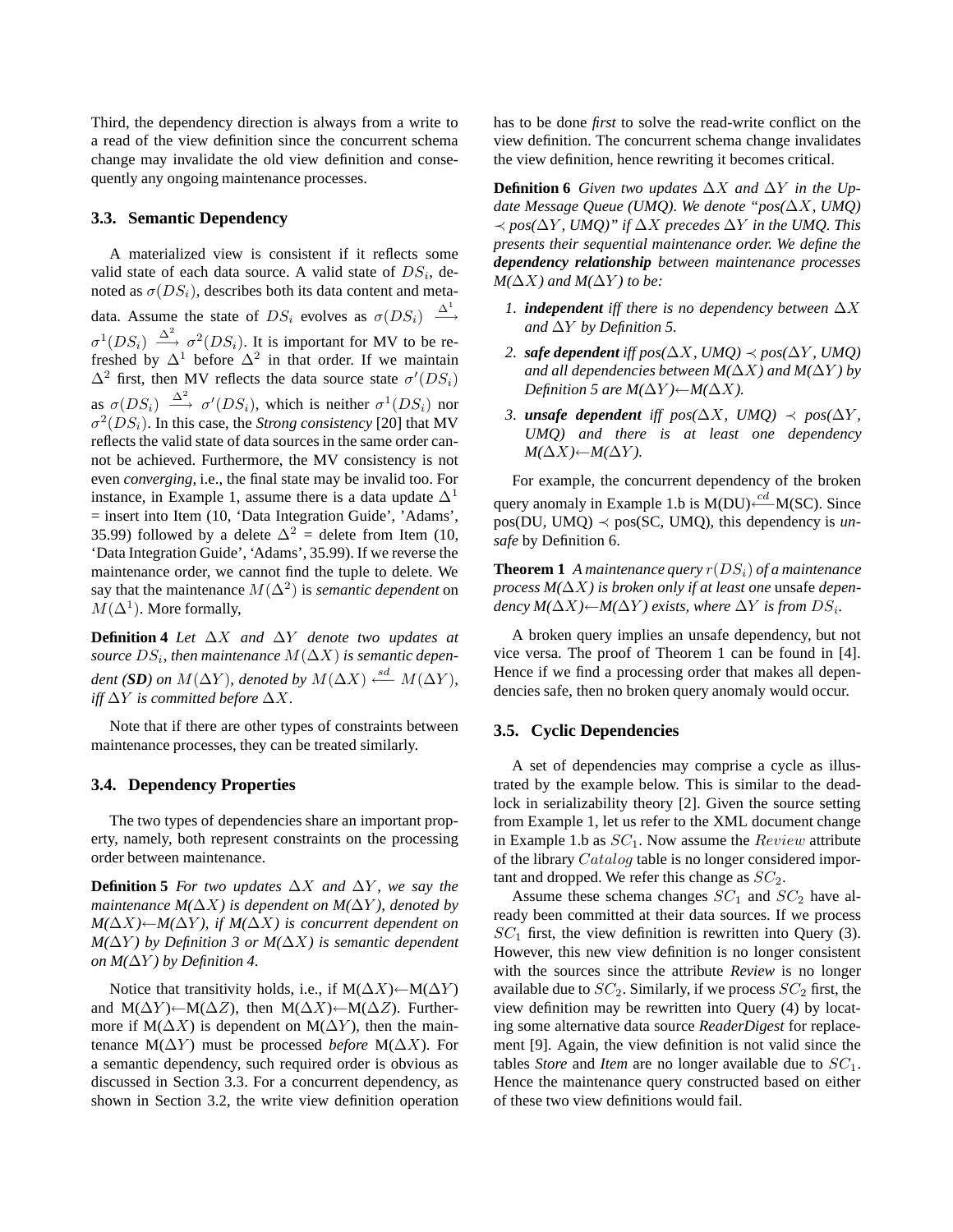| <b>CREATE VIEW</b><br><b>SELECT</b><br><b>FROM</b><br><b>WHERE</b> | BookInfo' AS<br>Store, Book, S.Author, Price, Publisher,<br>Category, Review<br>StoreItems S, Catalog C<br>$S_{\cdot}$ Book = C. Title                                                                                | (3) |
|--------------------------------------------------------------------|-----------------------------------------------------------------------------------------------------------------------------------------------------------------------------------------------------------------------|-----|
| <b>CREATE VIEW</b><br><b>SELECT</b><br><b>FROM</b><br><b>WHERE</b> | BookInfo' AS<br>Store, Book, S.Author, Price, Publisher,<br>Category, R.Comments as Review<br>Store S, Item I, Catalog C, ReaderDigest R<br>$S.SID = LSID$<br>$AND I. Book = C. Title$<br>$AND C. Title = R. Article$ | (4) |

Each of these two maintenance processes involves a read and a write of the view definition. Hence there are dependencies  $M(SC_1) \leftarrow M(SC_2)$  and  $M(SC_2) \leftarrow M(SC_1)$  by Definition 3. This comprises a cycle. Intuitively, such cyclic dependencies may result in a deadlock in the sense that we have maintenance processes waiting for each other. To handle such cyclic dependencies, aborting some of the maintenance processes as often used to resolve the deadlock in traditional databases is not feasible since the source updates have already been autonomously committed and cannot be aborted. We have to develop some alternative solution to address this maintenance deadlock problem as will described in Section 4.

**Definition 7** *Given a set of updates, any order of maintenance is called a legal order if all* dependencies *are* safe *by Definition 6.*

Having all *dependencies* safe, by Theorem 1, means no broken query anomalies would occur. Definition 7 thus establishes the correctness criterion for solving the *broken query anomalies*.

### **4. Dyno: A Dynamic Scheduler**

#### **4.1. Detection of Unsafe Dependencies**

**4.1.1. Dependency Graph.** Our dependency detection algorithm has two steps. One, we construct a *dependency graph*, where each node represents a maintenance process for each update in the UMQ and the directed edges are either *concurrent dependencies* or *semantic dependencies* between these processes. Two, we check if there are any *unsafe dependencies* in the graph as defined by Definition 6.

Given a sequence of updates, we determine the *concurrent dependency* between the maintenance of two updates  $M(\Delta X)$  and  $M(\Delta Y)$  as follows. If  $\Delta Y$  is a schema change and modifies any metadata, such as attribute or relation, that is included in the view query, then we draw a *concurrent dependency* edge, namely M( $\Delta X$ )  $\stackrel{cd}{\longleftarrow}$  M( $\Delta Y$ ) by Definition 3. The reason is that  $M(\Delta X)$  will read the view definition which has been invalidated by the update  $\Delta Y$ . It is also straightforward to identify *semantic dependencies*. That is, each pair of maintenance processes of two adjacent

updates to the same relation is assigned a *semantic dependency* edge.

We now examine the complexity of building such a *dependency graph*. First, the complexity of identifying *concurrent dependencies* between maintenance processes is  $O(mn)$ , where m is the number of schema changes and n is the number of updates. The reason is that each *concurrent dependency* involves at least one schema change. In the worst case, one schema change would have one *concurrent dependency* with all other updates. Second, the complexity of building *semantic dependencies* between updates is  $O(n)$ , where n is the number of updates. To achieve this, we can create one bucket for each data source and scan the list of updates once. Thus the complexity of building a *dependency graph* is  $O(mn) + O(n)$ , i.e.,  $O(mn)$ .

If there are only data updates, then there is no concurrent dependency. Since all the semantic dependencies are safe initially, we can optimize the detection by setting a *schema change flag* indicating whether any schema changes have been logged into the UMQ. If only data updates have occurred thus far, we can avoid building the *dependency graph* altogether - thus reducing the complexity to  $O(1)$ .

**4.1.2. Timing of Detection Execution.** The detection algorithm in Section 4.1.1 can have different modes in terms of when it is executed, namely, *pre-exec detection* and *inexec detection* modes. The *pre-exec static detection mode* detects the unsafe dependency *before* the maintenance begins in order to avoid any potential conflicts. For instance, for the broken query anomaly case in Example 1.b, before the view manager processes the insert, it discovers that the drop *Store* operation has already been buffered into the UMQ which forms an *unsafe* concurrent dependency with the insert. Thus we need not attempt to maintain the insert now by sending down a maintenance query (2) to probe the tables *Store* and *Item*. This query will surely be broken. Our goal is to avoid such computation waste, which we call *abort cost*, that would have to be discarded later. On the other hand, the *in-exec dynamic detection mode* detects any *unsafe* dependencies *during* the maintenance using the *broken query scheme*. That is, whenever a query fails, the Query Engine (in Figure 3) is responsible to detect such failure. Then there must exist an *unsafe* dependency by Theorem 1.

**4.1.3. Pessimistic vs. Optimistic Strategies.** We designed two complete detection strategies in a dynamic context based on the detection modes discussed in Section 4.1.2, namely, optimistic and pessimistic strategy. Both produce correct final maintenance results. The choice of strategy is largely based on the frequency and types of concurrency among these updates.

1. **Pessimistic detection strategy**: A pessimistic solution aims to anticipate and ideally prevent any bro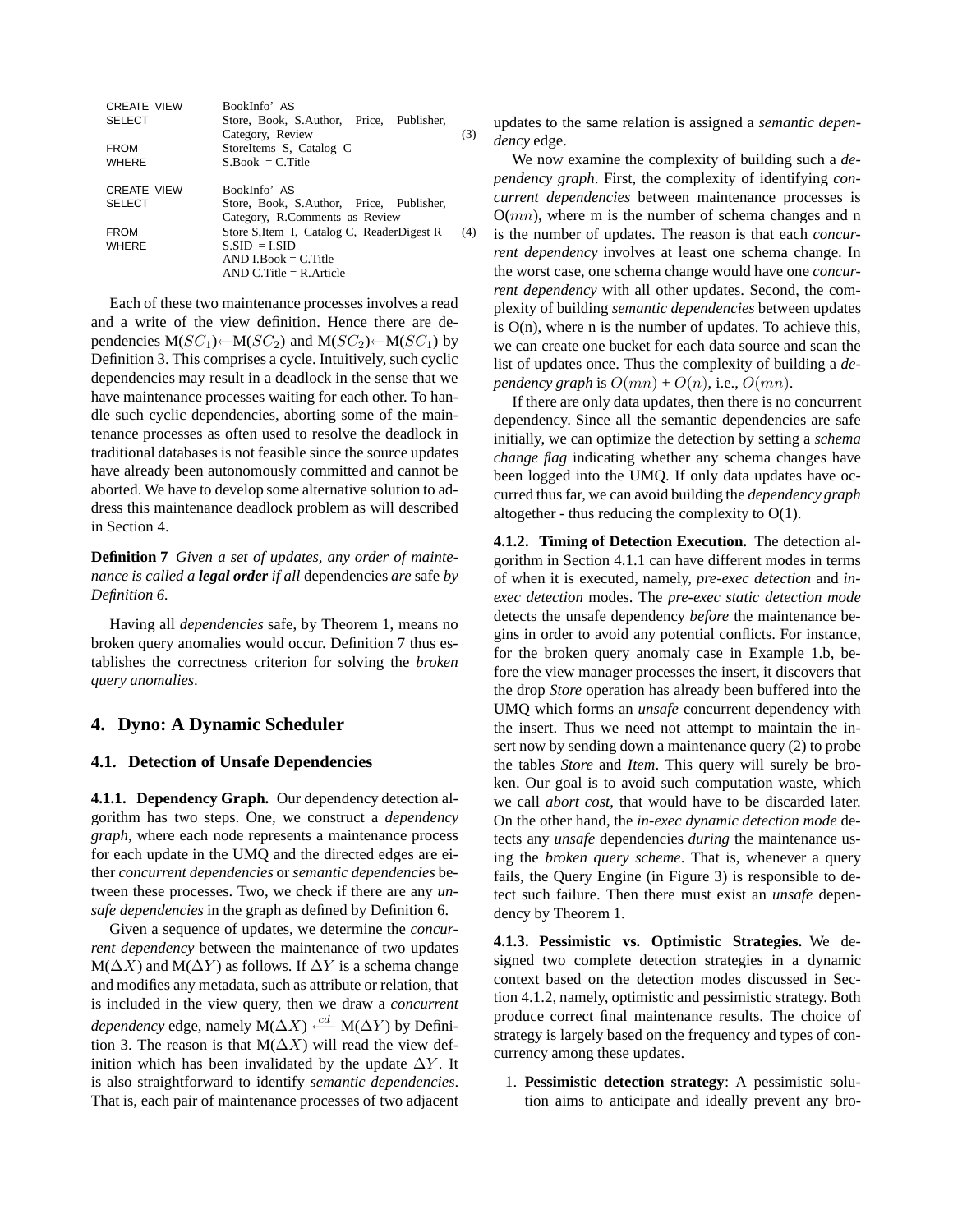ken query anomaly and its overhead during maintenance. For this, we utilize the detection algorithm from Section 4.1.1 in a *pre-exec detection* mode to detect all unsafe dependencies that may occur *before* maintenance starts, hence named *pessimistic*. The pre-exec detection by itself is *not* sufficient, because a schema change that occurs after the pre-exec detection phase but while the maintenance process is ongoing could still break that maintenance process. Hence, we need to also employ the *in-exec detection* mode as supplementary method to assure correctness.

2. **Optimistic detection strategy**: An optimistic solution aims to avoid any regular detection overhead during maintenance. To achieve this, we just employ the detection algorithm in the *in-exec detection* mode. Compared to previous pessimistic detection, it saves the *pre-exec detection* cost. However, it cannot prevent any broken query anomaly that could have been avoided by pessimistic detection and hence may endure more *abort costs*. Our experimental study comparing these two strategies is described in Section 6.4.

#### **4.2. Static Correction of Unsafe Dependencies**

After we detect an unsafe dependency between the maintenance processes, we need to reschedule the maintenance processes to turn the unsafe dependencies into safe ones (or equivalently speaking, we need to reorder the updates in the UMQ). We achieve this by sorting the *dependency graph*. This strategy assumes a fixed number of updates, hence named static correction. We will extend this to the dynamic context in Section 4.3.

**Theorem 2** *Given a set of updates, if the dependency graph is acyclic, a legal order of maintenance exists.*

Theorem 2 holds since given an acyclic dependency graph, we can apply *topological sort* algorithm [16] to obtain a partial order of nodes. The time complexity is  $O(n+e)$ , where n is the number of nodes (updates) and e is the number of edges (dependencies). Thus we obtain an order of updates that has all dependencies in their safe direction.

However, if the dependency graph is cyclic as shown in Section 3.5, the *topological sort* algorithm cannot generate a partial order. For this, we first identify all cycles in the dependency graph (similar to identifying *strong connected components* [16]) with time complexity also O(n+e). Traditional transaction processing [2] breaks the cycle (or deadlock) by removing one node in the cycle, in other words, aborting one transaction. However, this strategy is not appropriate here because the source updates are autonomous and already committed at the sources. Instead of removing one node, we propose to *merge* these nodes (updates) into a *merged* one to be processed at one time. The intuition of

merge is that since we cannot process these updates separately, we instead process them in one atomic batch. This requires a view adaptation algorithm capable of processing such combined batches of updates (see Section 5). After removing all cycles, we can apply topological sort to the now acyclic dependency graph to obtain a legal order.

An alternative simplistic solution may be to merge all the updates whenever there is a broken query anomaly. We argue that this is not a good solution. First, more intermediate MV states would be missing due to such a blind merge. Second, since it is more costly to process a big update than a small one, correspondingly, the *abort cost* of such a large maintenance will also increase and in fact it would be more likely to occur due to the extended duration of the maintenance process. In comparison, our solution maintains the updates in the smallest possible granularity and refreshes the view as quickly as possible.

Assume in the view (1) of Example 1, three updates occur, namely, one data update  $DU_1$  ( $\Delta C$  in Example 1.(a), then two schema changes ( $SC_1$  and  $SC_2$  in Section 3.5), in that order. The initial dependency graph is shown on the left part of Figure 4. Since  $DU_1$  and  $SC_2$  are from the same source, there is a semantic dependency between them. Several concurrent dependencies are unsafe initially, such as  $DU_1 \leftarrow SC_1$  and  $SC_1 \leftarrow SC_2$ . Figure 4 illustrates the merge step of these three nodes into one big node to make the dependency graph acyclic. The final schedule is to maintain these updates altogether in one batch (see Section 5). Figure 5 shows a more complex example of dependency correction.



**Figure 4. Unsafe Dependency Correction for View (1)**

#### **4.3. Dyno Solution: Pulling It All Together**

The correction algorithm in Section 4.2 assumes a static *dependency graph*. We now extend this algorithm into a dynamic context by taking newly arriving updates into consideration. Our proposed solution Dyno combines the *pessimistic detection strategy* in Section 4.1.3 and the *static dependency correction* algorithm in Section 4.2. We will explain this decision experimentally in Section 6.

Figure 6 details the *Dyno* algorithm. Dyno checks the schema change flag (see Section 4.1.1) in line 1 before the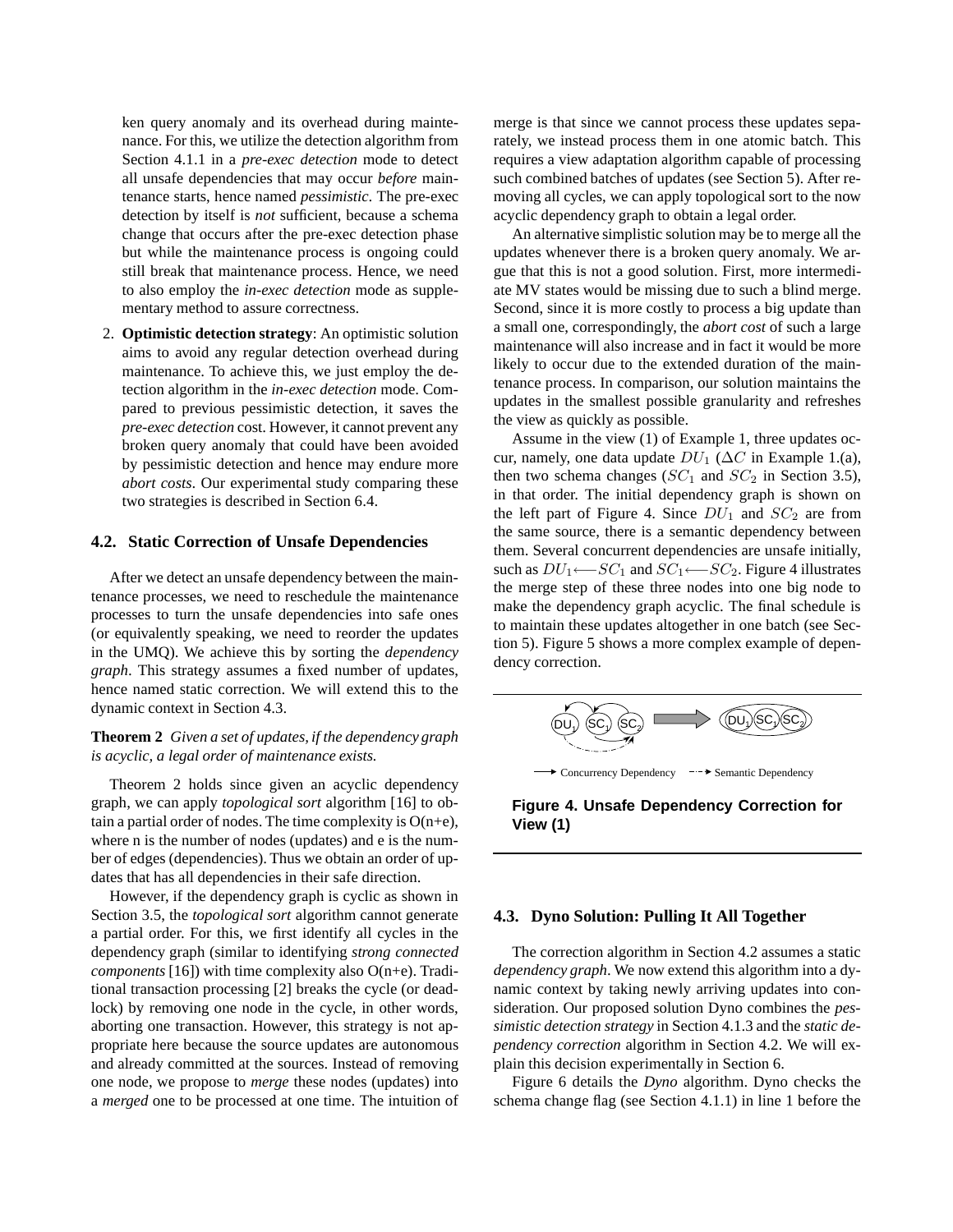

### **Figure 5. Complex Example of Dependency Correction**

maintenance processing. If no *new* schema change has occurred after the *last* correction, we can avoid the detection and correction steps because the newly arriving data updates will not introduce any additional *unsafe* dependencies <sup>2</sup>. If a schema change did occur, Dyno will construct the *dependency graph* (line 4) and correct all *unsafe* dependencies (line 5) in the UMQ. After that, Dyno starts to maintain the update (line 9). If no broken query occurs during maintenance, then the head update will be removed and Dyno proceeds to process the next update. If a broken query did occur, Dyno kicks off the correction algorithms in lines 1-5 to obtain a new *legal order*. Thereafter, Dyno processes the head update in the UMQ in line 9.

Figure 7 presents some maintenance-related background processes. The *UMQ Manager()* enqueues any newly arriving update and sets the schema change flag. *Query Engine()* will be called by the *View Maintenance*() during the maintenance. Once a maintenance query is *broken*, it will be detected by the *in-exec detection* mechanism and *View Maintenance()* will be aborted.

### **4.4. Termination and Correctness of Dyno**

**Correctness of Dyno.** We now argue that Dyno can always obtain a legal order. A new schema change  $\Delta X$  that conflicts with the current maintenance  $M(\Delta Y)$  may occur in three different periods. First, it may happen before the current maintenance process and thus can be detected by the pre-exec detection. The conflicts will then be corrected by obtaining a new legal order. Or it may occur during the ongoing maintenance and cause a broken query. *Dyno* would detect it by the in-exec detection strategy and again correct it. In either case, the view manager will have a legal order of updates and no broken query anomaly would occur by Section 4.2. Finally, if  $\Delta X$  occurs after the maintenance commits, then  $\Delta X$  does not conflict with the maintenance pro-



### **Figure 6. Dyno: DYNmaic reOrdering Algorithm**

| PROCESS UMQ_Manager() |                                                                                         |  |
|-----------------------|-----------------------------------------------------------------------------------------|--|
| VAR X: UpdateMessage; |                                                                                         |  |
|                       | <b>BEGIN</b>                                                                            |  |
|                       | LOOP (FOREVER)                                                                          |  |
| 1:                    | UMO.Receive Update(X); /* receive and enqueue the updates from sources*/                |  |
| 2:                    | IF X type = SC THEN Set True(NewSchemaChangeFlag); /* if a new SC arrives */<br>ENDLOOP |  |
| <b>END</b>            |                                                                                         |  |
|                       | PROCESS Query Engine(Query Q)                                                           |  |
| VAR Success: Boolean; |                                                                                         |  |
|                       | OR: QueryResult;                                                                        |  |
|                       | <b>BEGIN</b>                                                                            |  |
| 1:                    | Success = ExecuteOuery(O, &OR); /* Execute Ouery, in-exec detection of broken query */  |  |
| 2:                    | IF Success = TRUE THEN return (OR);                                                     |  |
| 3:                    | <b>ELSE</b>                                                                             |  |
| 4:                    | BrokenQueryFlag = TRUE; /* Broken query occurs */                                       |  |
| 5:                    | return (NULL);                                                                          |  |
| END                   |                                                                                         |  |

**Figure 7. Background Processes**

cess M( $\Delta Y$ ). See [4] for the proof that our proposed solution achieves *strong consistency* [20].

**Termination of Dyno.** The only possibility that may cause *Dyno* to loop infinitely without any view refreshs is that continuously new schema changes escape the *pre-exec detection* and always break the ongoing maintenance. However, such case is unlikely, because for a view never to be refreshed by any update, it would require (1) a frequent and continuing stream of source schema changes, and (2) the schema change to always arrive after the *pre-exec detection* phase. We experimentally study this in Section 6.4.

### **5. Processing of Merged Updates**

Part of our correction strategy as outlined in Section 4.2 is that if there is any cycle in the dependency graph, some updates will be *merged* into a batch node. Such batch node

<sup>2</sup> Hence this flag not only helps in a data update only environment as in Section 4.1.1, but also helps in a mixed update context to reduce the number of executions of dependency detection.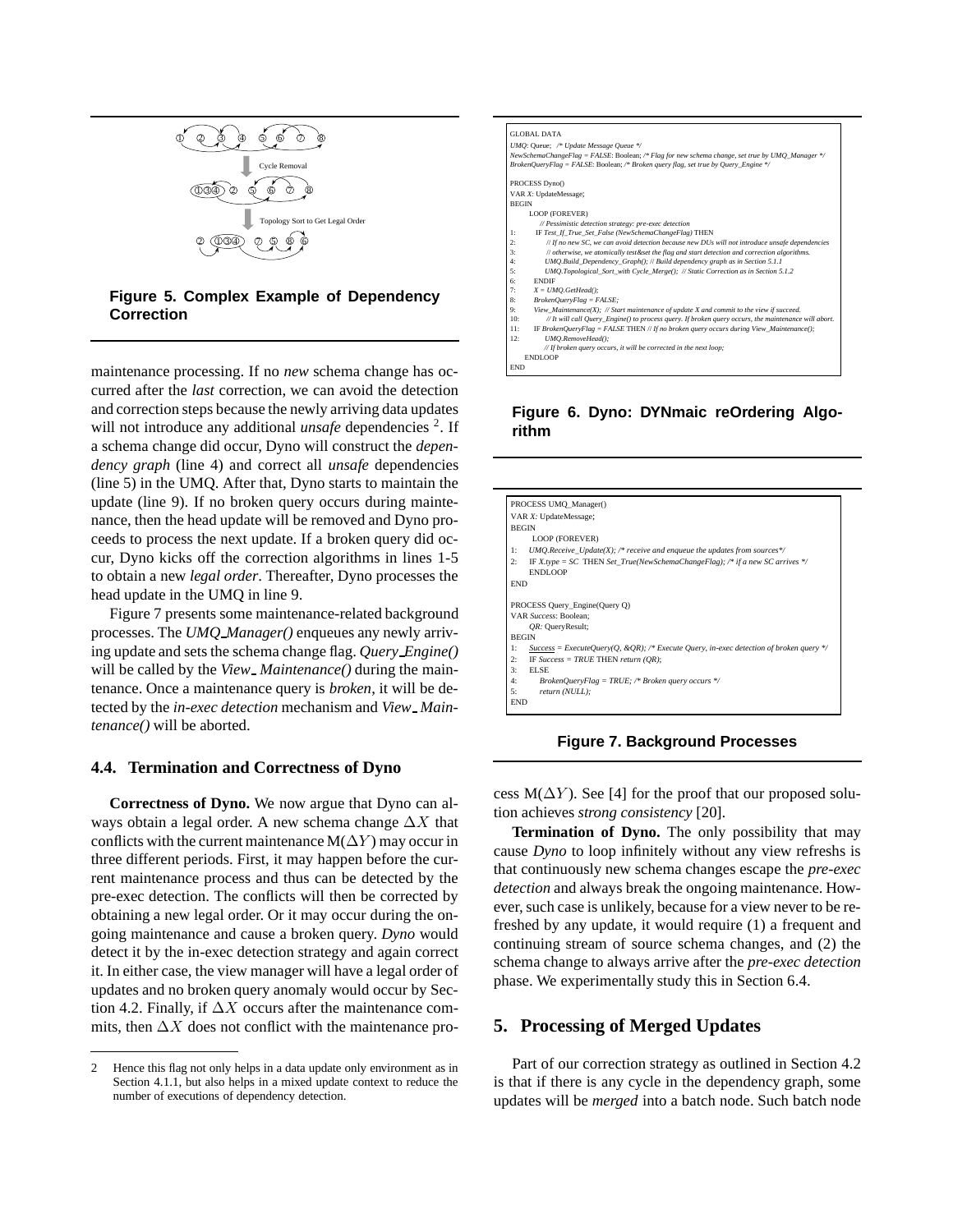would contain both schema and data updates from different data sources. We have developed an algorithm capable of maintaining such view update batches [4]. While this algorithm and details are beyond the scope of this paper, we briefly sketch its intuition below.

The first step is to preprocess the updates. We first partition these updates into *n* groups for each  $DS_i$ . Then we further partition the updates from the same source  $DS_i$  into two subgroups, namely, the data update subgroup  $\{DU_i\}$  and the schema change subgroup  $\{SC_i\}$ . We combine schema changes in  $\{SC_i\}$ . For example, the update sequence "rename A to B" then "rename B to C" can be combined to "rename A to C". The data updates in  $\{DU_i\}$  may be schema inconsistent if there are schema changes between them. For example, given "insert  $(3,4)$ ", "drop first attribute", "insert  $(5)$ ", we have two data updates with different schemata. We solve that by projecting only the attributes in the rewritten view definition. Now we have "insert  $(4)$ , $(5)$ ", which are homogeneous update tuples that can be merged.

After preprocessing, we rewrite the view definition based on the combined schema changes. A general view synchronization [9] algorithm can accomplish this task. As a result, the old view definition  $V = R_1 \bowtie R_2 \bowtie ... \bowtie R_n$  is rewritten into some (possibly not equivalent)  $V' = R_1^{new} \bowtie$  $R_2^{new} \bowtie \dots \bowtie R_n^{new}$ , where  $R_i^{new}$  represents either the new state of relation  $R_i$  after one or more updates or a replaced relation if  $R_i$  has been dropped. For the cyclic dependency example in Section 3.5, the view rewriting will take both schema changes into consideration. The final view definition is given in Query (5).

| <b>CREATE VIEW</b> | BookInfo' AS                             |
|--------------------|------------------------------------------|
| <b>SELECT</b>      | Store, Book, S.Author, Price, Publisher, |
|                    | Category, R.Comments as Review           |
| <b>FROM</b>        | StoreItems S, Catalog C, ReaderDigest R  |
| <b>WHERE</b>       | $S_{.}Book = C_{.}Title$                 |
|                    | AND C. Title $=$ R. Article              |
|                    |                                          |

The final step is to incrementally adapt the view extent to be consistent with the new view definition. Here we represent the new view as  $V' = R_1^{new} \bowtie R_2^{new} \bowtie ... \bowtie R_n^{new}$  $(R_1 + \Delta R_1) \bowtie (R_2 + \Delta R_n) \bowtie ... \bowtie (R_n + \Delta R_n)$ , where  $\Delta R_i$  stands for data updates or the difference between the old and the replaced relation. With  $R_i, R_i^{new}, \Delta R_i$ , we are able to calculate  $\Delta V$  using Equation 6 and adapt the view.

$$
\Delta V = \Delta R_1 \bowtie R_2 \bowtie \dots \bowtie R_i \bowtie \dots \bowtie R_n
$$
\n
$$
+ R_1^{new} \bowtie \Delta R_2 \bowtie \dots \bowtie R_i \bowtie \dots \bowtie R_n + \dots
$$
\n
$$
+ R_1^{new} \bowtie \dots \bowtie R_{i-1}^{new} \bowtie \Delta R_i \bowtie R_{i+1} \dots \bowtie R_n + \dots
$$
\n
$$
+ R_1^{new} \bowtie \dots \bowtie R_i^{new} \bowtie \dots \bowtie R_{n-1}^{new} \bowtie \Delta R_n
$$
\n(6)

### **6. Experimental Evaluation**

#### **6.1. Experimental Testbed**

We have implemented the *Dyno* algorithm and embedded it into the DyDa [3] system. DyDa integrates VM, VS and VA algorithms in order to maintain the materialized views under both data and schema changes. In DyDa, we apply SWEEP [1] algorithm to compensate for concurrent data updates to solve the anomalies (1) and (2). With the integration of Dyno, the DyDa system solves the anomalies (3) and (4) and is now capable of handling any concurrent data or schema changes. The prototype system is implemented in JAVA, using JDBC to connect to view and source servers. In our experimental setting, there are six relations evenly distributed over three different source servers with two relations each. Each relation has four attributes and contains 100,000 tuples. The materialized view resides on a fourth view server. The view is defined as a one-to-one join among six relations and includes all twenty four attributes. All experiments are conducted on four Pentium III PCs with 256MB memory each, running Windows NT and Oracle8i.

### **6.2. Study of Data Update Processing**

We first study *Dyno*'s overhead for data update processing. Clearly, any extra cost would be caused by the overhead of detection. Since broken queries will not occur without the presence of schema changes, we can avoid the construction of a *dependency graph* during the *pre-exec detection* (Section 4.1.1). This reduces the time complexity to  $O(1)$ . The *in-exec detection strategy* are never launched since aborts would never be caused by data updates.



**Figure 8. DU Processing and Detection**

Figure 8 depicts the total view maintenance cost measured in seconds (depicted on y-axis) with or without detection enabled for different numbers of source data updates (depicted on x-axis). The overhead of detection is almost unobservable in all cases. Since the detection cost is trivial,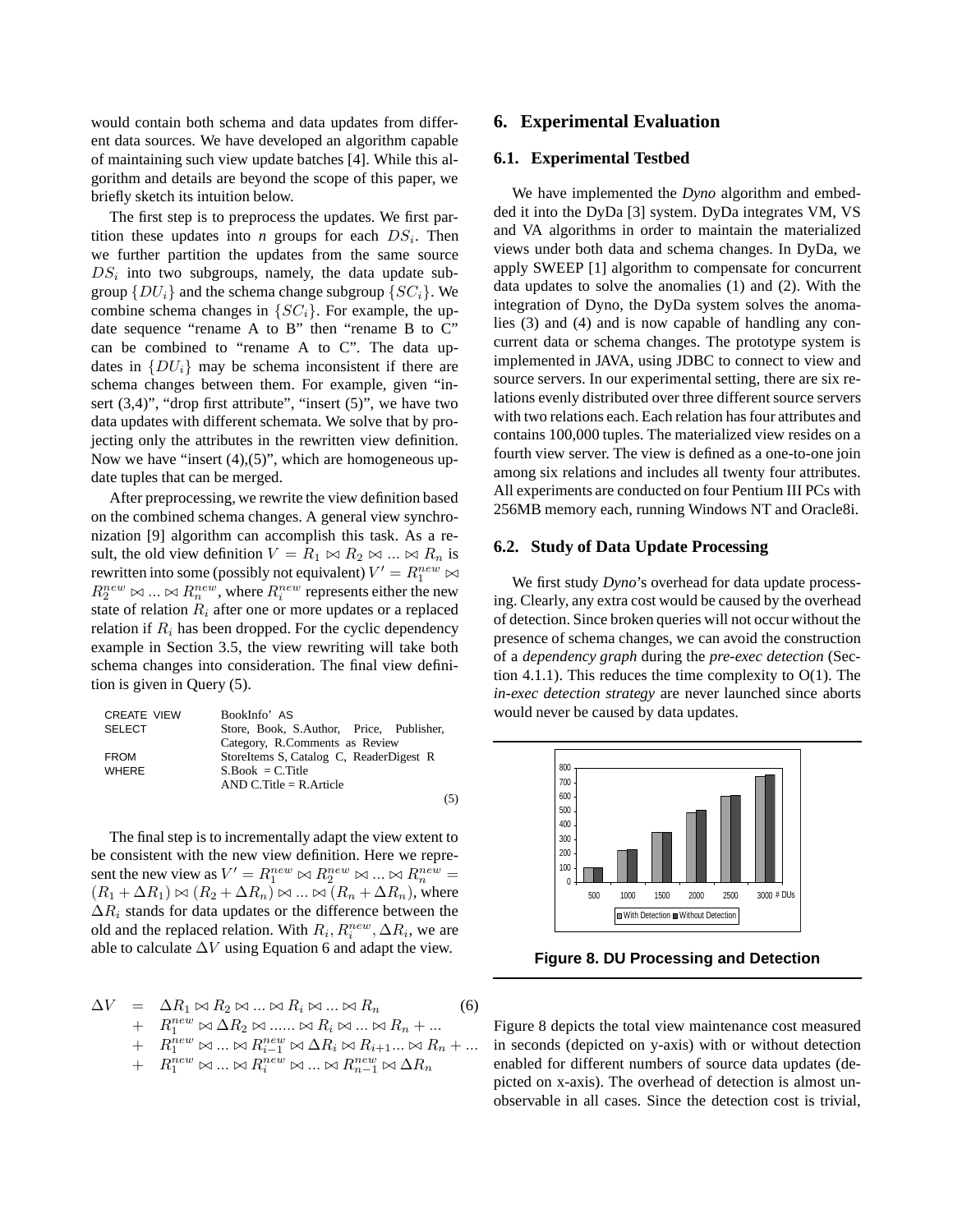

**Figure 9. Cost of Broken Query**

i.e., O(1), we predict that such cost would remain small under a larger number of data updates. We conclude that *Dyno* imposes little extra cost on data update processing.

### **6.3. Cost of Broken Query**

The broken query anomaly is caused by the existence of concurrent schema changes. Once a query is *broken*, the view manager has to drop previous maintenance work <sup>3</sup> and redo it. This imposes wasted effort on view maintenance, which we call *abort cost*.

In this experiment, we study the *abort cost* under different types of anomalies, namely, type (3) and (4) as defined in Section 3.1. Two workloads have been chosen. The first is one data update followed by one conflicting drop attribute schema change. The second is one drop attribute schema change followed by a conflicting rename relation schema change. In both cases, the second schema change may cause the maintenance query of the first update to fail. Here three different environmental settings are compared. First, we measure the maintenance cost  $4$  of all updates by spacing them far apart, so they won't interfere with each other since each next update occurs after the completion of the previous maintenance. This represents the minimum cost as no concurrency handling is needed (grey bar in Figure 9). Second, we apply the *pessimistic strategy* to discover any potential concurrency conflicts before processing. This tries to avoid the occurrence of any broken query (black bar in Figure 9). Third, we apply the *optimistic strategy* (depicted by a white bar in Figure 9). Thus only after the broken query occurs and is detected, do we resolve the conflicts and restart the maintenance. Clearly, more aborts may occur.

In Figure 9 the cost of aborting schema change processing is significant compared to that of data update processing. That is, the white bar of "one  $SC +$  one  $SC$ " (where the

abort of the schema change maintenance occurs) is much higher than the other two. The reason is that the schema change processing is time consuming compared to data update processing. It is thus costly to redo the schema change maintenance process. Secondly, we find that the *pessimistic strategy* does indeed help to reduce the expensive abort. Based on the observations in Section 6.2 and 6.3, we have chosen to employ the pessimistic strategy in Dyno.

### **6.4. Mixed Update Processing**

We have observed that the most expensive extra cost is the abort of schema change processing. Using the focused experimental scenario in Figure 9, we were able to determine that the pessimistic strategy does help to reduce this expensive abort cost. However, a broken query may still occur even when employing the *pessimistic strategy* when the newly incoming update breaks the ongoing maintenance work. We now study under what conditions the broken query would occur and to what degree the pessimistic strategy helps to avoid this in mixed update environments.

**6.4.1. Effects of Schema Changes on Abort.** We study the effects of schema changes on the *abort cost*, in particular, the time interval between the schema changes and the number of schema changes. First, we employ a mixture of 200 data updates and one drop attribute operation and nine rename relation operations, both randomly generated over all six relations. The schema changes may abort the ongoing maintenance processes. In this experiment, we vary the time interval between two adjacent schema changes.



**Figure 10. Time Interval of Schema Changes**

Figure 10 depicts the maintenance costs for the optimistic and pessimistic strategies and their respective abort costs, when varying the delay between the schema changes from 0s to 45s (as depicted on X-axis). 0s means that all schema changes flood into the view manager before any maintenance kicks in. From Figure 10, we see that this case has the best performance for both strategies. This is because the system is able to correct all *unsafe* dependencies at once for

<sup>3</sup> This abort is just to discard any temporary query results.

<sup>4</sup> The maintenance cost includes the *abort cost* throughout our experiments.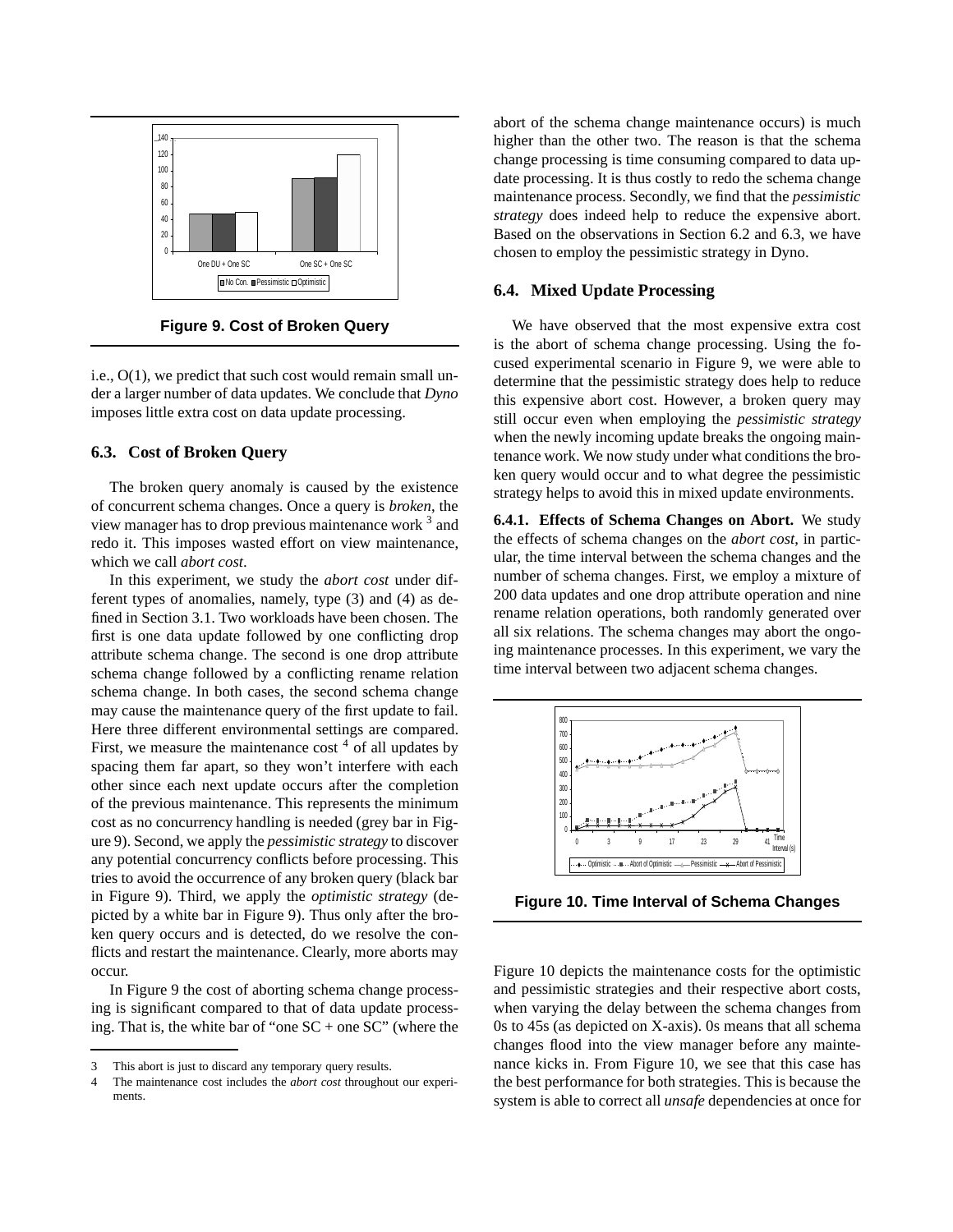

**Figure 11. Increasing Number of Schema Changes**

all updates. Thus no broken query would occur during the maintenance processing. When the time interval between schema changes increases, new updates could break the ongoing maintenance work. Thus the cost of both strategies increases. When the interval reaches a particular range, the cost reaches a high peak when the new schema change always occurs near the end of the current maintenance process. After the interval is larger than the maintenance time, the cost charted is only pure maintenance and no more due to aborts.

Differences between these two strategies can be observed. When a broken query happens, the optimistic strategy is able to correct the unsafe dependencies of all updates in the UMQ so far. The corrected plan for these updates is static in the sense that it fails to respond to any newly conflicting updates and has to endure the abort. In contrast, the pessimistic strategy with pre-exec detection has the potential to avoid this break and consistently performs better.

We then study the effects of the number of schema changes on performance. Setting the time interval between two schema changes to 25 seconds, Figure 11 depicts the maintenance and abort costs (depicted on the y-axis) with optimistic and pessimistic strategies, respectively. We vary the number of schema changes from 5 to 25, randomly generated over six relations. In particular, one drop operation is followed by several rename operations. Each rename operation may break the ongoing maintenance of the drop operation. As the number of schema changes increases, the abort cost increases as well for both strategies since more schema changes would introduce more conflicts between them. As expected, the system with pessimistic strategies still performs better due to its ability to avoid some aborts.

**6.4.2. Effects of Data Updates on Abort.** We now study how data updates affect the system performance, in particular, the broken query problems. We have a fixed number of schema changes, i.e., one drop attribute followed by four rename schema changes, and we fixed the time interval between them to be 25sec. We now vary the number of data

updates. We measure the maintenance and abort costs for both optimistic and pessimistic strategies in Figure 12.



**Figure 12. Increasing Number of Data Updates**

From Figure 12, we can see that the abort cost remains consistent. Thus we conclude that the *abort cost* is not significantly affected by the data updates. This confirms that the major cause for the abort cost are schema changes as discussed in Figures 10 and 11. Finally, recall the potential infinite wait (or infinite number of aborts) of *Dyno* as stated in Section 4.4 is highly unlikely to occur in practice. First, there must be a continuous stream of new schema changes. However, in reality, schema changes are likely to be less frequent than data updates. Second, Figure 10 shows that the chance of abort is small when the schema changes are either close together (occurred altogether) or far apart from one another (not affecting each other at all). The abort cost reaches a high peak only when the time interval between schema changes is similar to the maintenance time of one schema change, which is a particular narrow range. Hence the infinite wait is highly unlikely to arise.

# **7. Related Work**

Schema mapping [13, 14] specifies how to map the data from one schema to another to achieve interoperability of heterogeneous data sources. A variety of modern applications requires schema mapping as foundations, such as data integration for heterogeneous sources, XML to relational mapping or semantic Web [10]. With the popular usage of WWW, the application environment becomes increasingly complex and dynamic. The data sources may change their schema, semantics as well as their query capabilities. In correspondence, the mapping or view definition must be maintained to keep consistent. In EVE [9] system, the view definition evolves after the source schema changes. In [17] the authors propose to incrementally adapts the schema mapping to the new source or target schema or constraints.